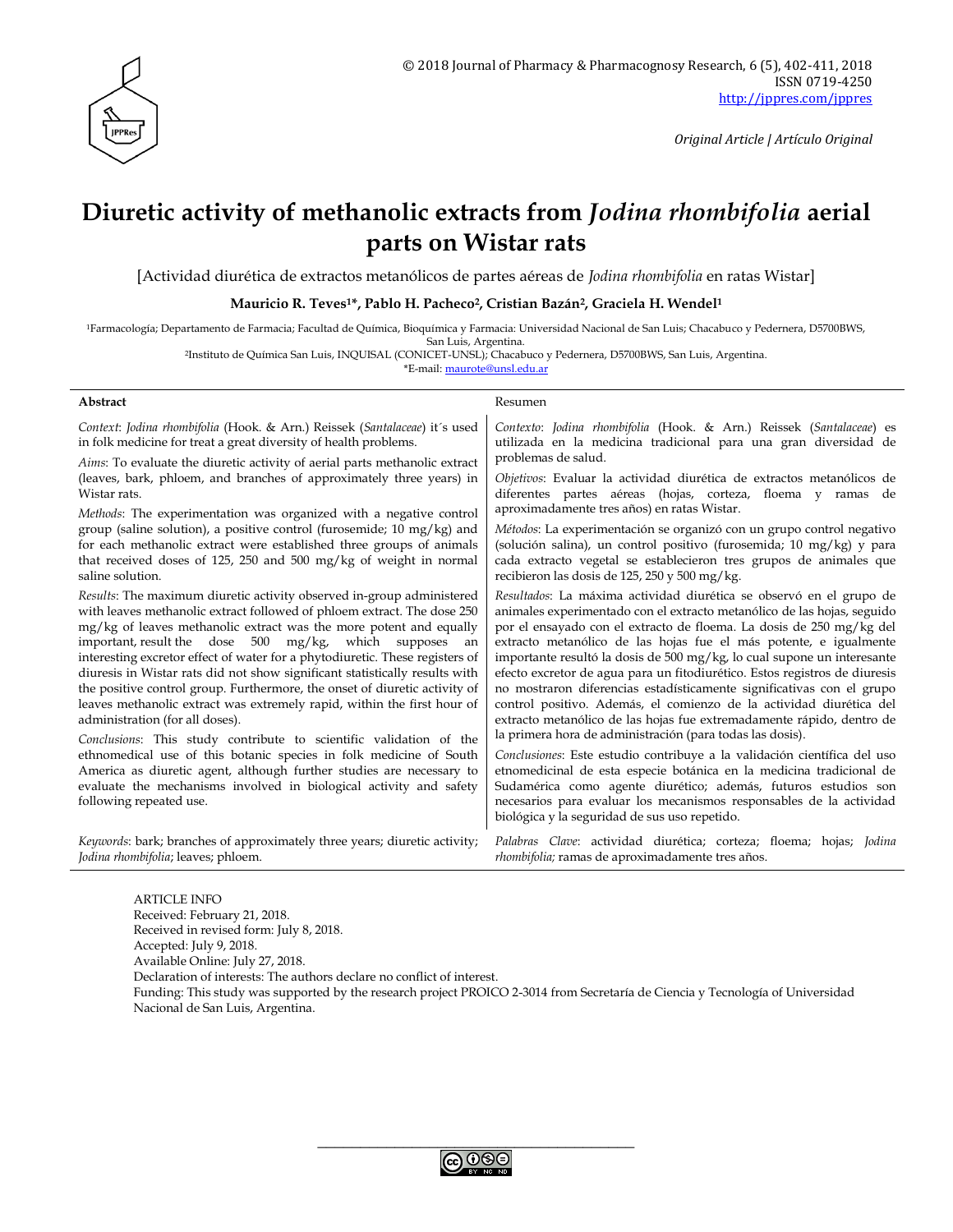# **INTRODUCTION**

*Jodina rhombifolia* (Hook. & Arn.) Reissek (*Santalaceae*) is most commonly known in Argentina under the common names of "Peje", "Quebrachillo", "Quebracho flojo", "Sombra de toro" (Cabrera and Zardini, 1993; De la Peña and Pensiero, 2004; Dimitri, 2004). This specie is utilized in Argentine folk medicine for treat a great diversity of health problems that affect at metabolism and respiratory, digestive, musculoskeletal, cardiovascular and genitourinary systems. Also, it is used as antialcoholic, abortive, for carcinoma and in external applications (Hieronymus, 1882; Ratera and Ratera, 1980; Toursarkissian, 1980; Martínez Crovetto, 1981; Filipov, 1994; Lahitte and Hurrell, 1998; Núñez and Cantero, 2000; Roig, 2002; Vischi and Arana, 2002; Carrizo et al., 2005; Goleniowski et al., 2006; Martínez, 2007; Menseguez et al., 2007; Carosio et al., 2008; Arias Toledo et al., 2009; Barboza et al., 2009; Furlán et al., 2011; Hurrell et al., 2011; Martínez, 2011; Sharry et al., 2011; Madaleno, 2012; Campos, 2014; Alonso and Desmarchelier, 2015). Artisanal fishers in southern Brazil used the leaves for diseases of the genitourinary system (Baptista et al., 2013) and in traditional veterinary medicine of the Sierras de Cordoba (Argentina) was reported the use of aerial parts for urinary disorders (difficulty urinating) (Martínez and Luján, 2011). Furthermore, Romeo (2015) cites the use of leaves in Jujuy traditional medicine for urinary affections.

Despite the existence of multiples ethnopharmacological records, of the widespread use in different regions and of marketing of this plant, very few studies on pharmacological activities and referents to chemical composition of same were carried out.

Diuretic agents elicit increased in production of urine (diuresis) and in the strict sense, the term is applied to drugs with direct action at renal level. The most important indications for diuretics are mobilization of edemas, prophylaxis of renal failure, antihypertensive and congestive heart failure therapy (Lüllmann et al., 2005). However, the diuretic drugs produce several adverse reactions;

therefore, search of new active principles with diuretic activity are of interest to public health.

The aim of the present study was to evaluate the diuretic activity of aerial parts methanolic extract (leaves, bark, phloem and branches of approximately three years) of *J. rhombifolia* in Wistar rats to provide evidence about this ethnopharmacological utilization.

# **MATERIAL AND METHODS**

# **Drug and chemical reagents**

Furosemide (injectable) of registered mark Lasix® (Sanofi-Aventis Argentina S.A., La Tablada, Buenos Aires, Argentina) was used as reference diuretic drug whereas methanol was purchased from Biopack® (Buenos Aires, Argentina).

# **Plant material collection, identification and preservation**

Aerial parts of *J. rhombifolia* were collected in San Luis Province, Coronel Pringles Department, Fraga locality, "Los Chañares" establishment. Bark by decorticating the main stem, leaves in previous stages to be flowering of plant, branches and phloem at time of maximum photosynthetic activity were obtained. Voucher specimens by triplicate were collected, prepared and conditioned for your conservation. Through the application of classical taxonomic methods was determined the botanical identification and certified by Dra. M.E. Petenatti (Herbarium UNSL). For future reference, the voucher specimen was deposited in the Herbarium of the Universidad Nacional de San Luis (Acronym: UNSL), San Luis, Argentine, under the registry No. 517. The collection of plant material was approved by the chief of "Biodiversity" program, Ministry Environment of the government of San Luis province (Resolution Nº 588-PBD-2014).

# **Preparation of methanolic extracts**

*J. rhombifolia* aerial parts (leaves, bark, phloem and branches of approximately three years) were collected and selected minutely. The vegetal mate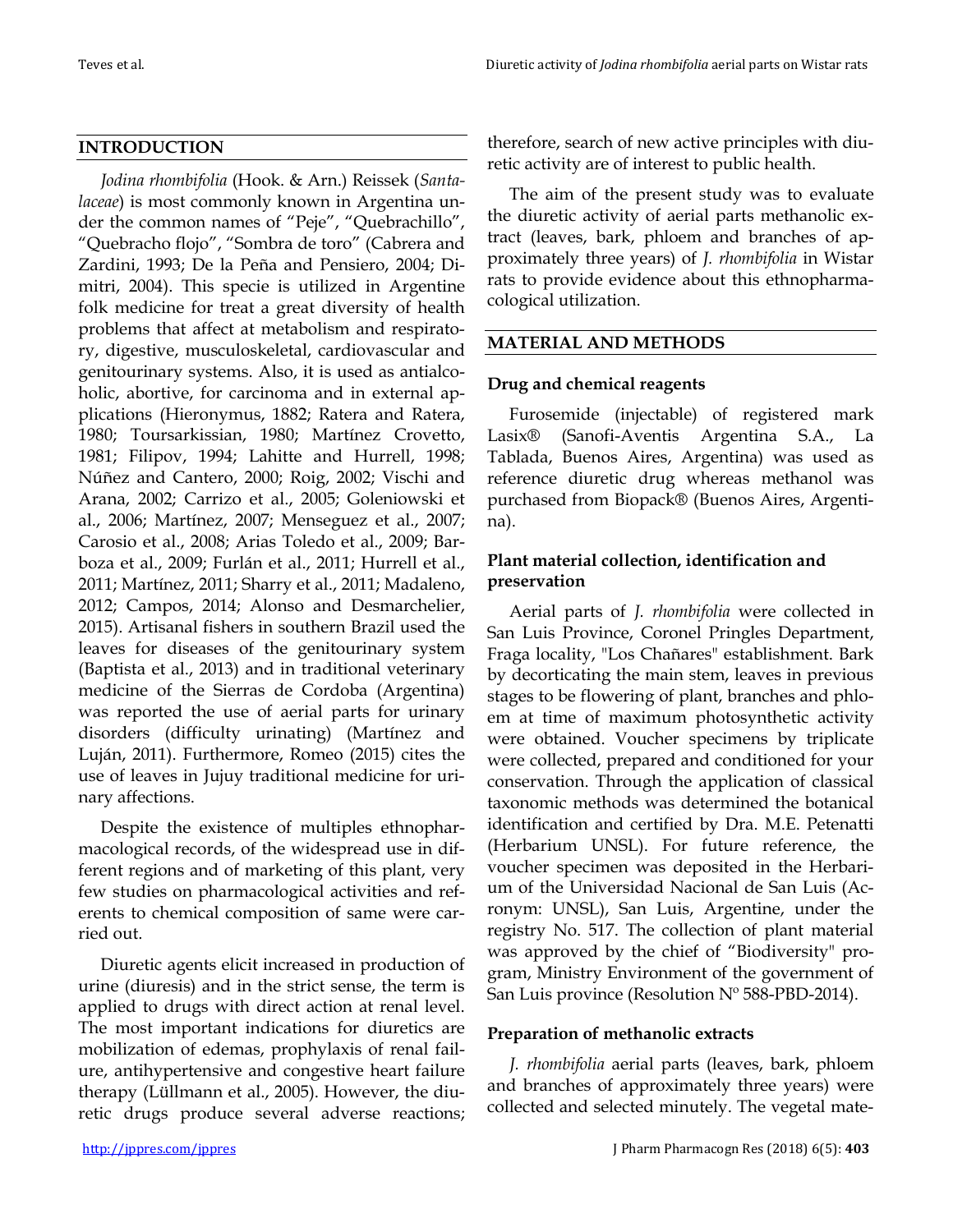rials were air dried, until to obtain a constant weight; dried material was cut and mechanically milled to powder in a mill with the help of a suitable grinder. The extract of each plant aerial parts was obtained separately from 100 g pulverized material at room temperature by maceration with 400 ml of methanol as solvent for 3 days. The mixture was stirred at intervals to ensure homogeneity during the extraction process. The whole mixture was filtered through filter paper, and the filtrate (methanol extract) obtained was concentrated by evaporating of methanol at 40ºC under reduced pressure using a rotary evaporator until obtained a concentrated paste of extract. The residue of filtered was re-extracted twice (2; 72 h) and the methanolic extracts were combined.

#### **Experimental animals**

Eighty-four Wistar rats of both sex (180-200 g) were provided by the Central Bioterium of the Facultad de Química, Bioquímica y Farmacia of Universidad Nacional de San Luis (Argentina). All the animals were housed at a constant temperature of  $22 \pm 3$ °C (with periodic cycles of air changes) and a relative humidity of about 50-60%, with a 12-hour day-night cycle (lights on from 07:00 to 19:00 hours), with free access to tap water and standard laboratory rat food. The rats were acclimatized for three days before the commencement of the experiment.

Animal care and procedures were in compliance with the Administración Nacional de Medicamentos, Alimentos y Tecnología Médica (ANMAT, 1996) Disposition no. 6344/96 for animal care guide-lines and were also authorized by Institutional Committee for the Care and Use of Laboratory Animals (Acronym: C.I.C.U.A.) of our institution (protocol  $N^{\circ}$  F-89/13 in Resolution 010-14).

#### **Diuretic activity assay**

Method of Lipschitz et al. (1943), with modification, was employed for the determination of diuretic activity. The rats were deprived of food but not water for 18 h before testing. The animals were divided in fourteen groups of six rats each: group 1, as negative control (received normal saline solution; oral administration); group 2, as positive control [furosemide (10 mg/kg), administered intraperitoneally]. Furthermore, three groups of animals for each *J. rhombifolia* methanolic extract (125, 250 and 500 mg/kg of weight in normal saline solution) were established. The samples were administered through a gastric catheter. All groups of experimental animals received an aqueous overload (10 mL/200 g) and was given in such a way so that fluid intake per kg of animal it was the same in all cases. Immediately after administration, animals were placed in metabolic cages (1 per cage), especially designed to separate urine and feces, and suitable for collection of urine in graduated measuring cylinders. During the three hours of experimentation period, no food and water was available to the animals. The animals were euthanized by inhalation of carbon dioxide.

The urinary excretion was monitored and quantified every 15 minutes for a period of 3 hours and was calculated the Urine Volumetric Excretion (U.V.E.) using the following formula:

#### U.V.E. = [Collected vol. (mL)/Administered vol. (mL)] x 100 (1)

Furthermore, the diuretic index (volume treated group/volume control group) was calculated for each group.

For the batches that received the *J. rhombifolia* leaves methanolic extract, and for negative and positive controls were determined in total urine collected, the ionic concentration of  $Na^+$  and  $K^+$ , pH, density and presence of urobilinogen, glucose, ketones, bilirubin, proteins, nitrite, blood, leukocytes and ascorbic acid. The concentrations of Na<sup>+</sup> and K<sup>+</sup> ions were determined by flame photometry using a Metrolab 315 (Metrolab, Buenos Aires, Argentina) photometer by method of patron aggregated. The pH, density and presence of urobilinogen, glucose, ketones, bilirubin, proteins, nitrite, blood, leukocytes and ascorbic acid were directly determined on fresh urine samples with the Urine strip 10 (Wiener Laboratorios S.A.I.C, Rosario, Argentina).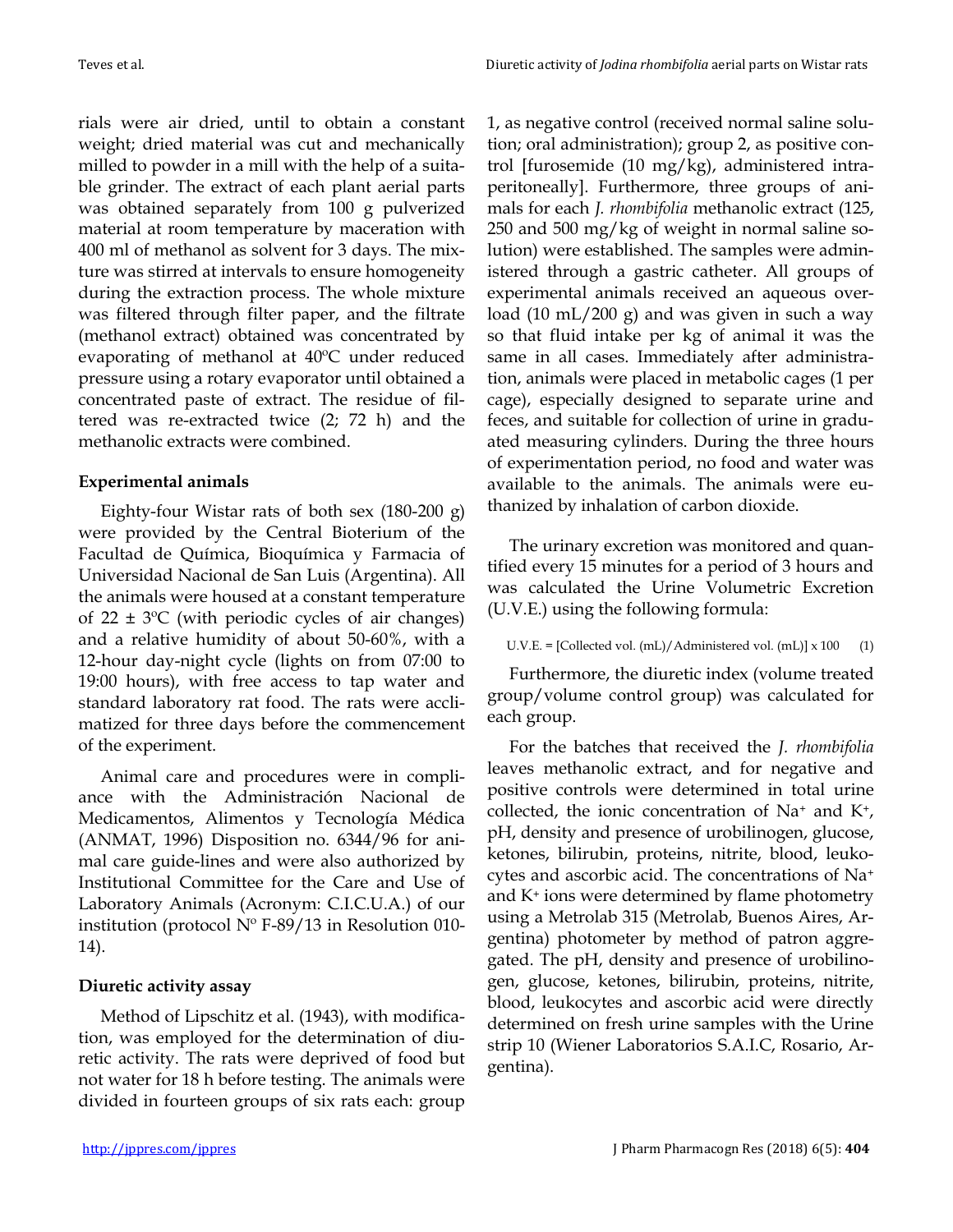#### **Statistical analysis**

The statistical analysis was performed by using GraphPad Prism version 5.00 for Windows and GraphPad InStat version 3.00 for Windows (GraphPad Software, San Diego, California, USA, [www.graphpad.com\)](http://www.graphpad.com/). All data were expressed as the mean ± SEM (Standard Error of Mean). A probability of p <0.05 was considered significant. The figures were created with GraphPad Prism 5.00.

Data of UVE for each period of 15 minutes were evaluated separately by One-way Analysis of Variance (ANOVA) with Tukey-Kramer multiple comparisons test and by two-way [treatment (extract dose); time (period 15 min)] ANOVAs with repeated measures on the "time" factor, followed

by the Bonferroni post-test to compare replicate means by row.

Data of electrolyte excretion, pH and urinary density by were evaluated One-way Analysis of Variance (ANOVA) with Bonferroni multiple comparisons test.

#### **RESULTS**

In Table 1 are summarized all values of UVE for each dose of different *J. rhombifolia* extract, the diuretic index and significance of each *versus* negative and positive control groups.

In Tables 2 and 3 are exposed the different diuretic parameters tested for three doses of *J. rhombifolia* leaves methanolic extract, positive and negative control groups.

**Table 1.** Effect of *J. rhombifolia* aerial parts (leaves, bark, phloem and branches of approximately three years) methanolic extract on total urine excretion in rats and its statistic comparison *vs.* negative and positive control groups.

| Group                   | <b>Dose</b> | <b>UVE</b>        | St. significance                       | St. significance                       | Diuretic index <sup>b</sup> |
|-------------------------|-------------|-------------------|----------------------------------------|----------------------------------------|-----------------------------|
|                         | (mg/kg)     |                   | (vs. negative<br>control) <sup>a</sup> | (vs. positive<br>control) <sup>a</sup> |                             |
| Control                 |             | $46.06 \pm 4.64$  |                                        |                                        | 1.00                        |
| Leaves extract          |             |                   |                                        |                                        |                             |
|                         | 125         | $77.88 \pm 1.61$  | p<0.001                                | p<0.001                                | 1.69                        |
|                         | 250         | $92.72 \pm 1.74$  | p<0.001                                | ns                                     | 2.01                        |
|                         | 500         | $91.08 \pm 3.02$  | p<0.001                                | ns                                     | 1.98                        |
| Phloem extract          |             |                   |                                        |                                        |                             |
|                         | 125         | $77.29 \pm 3.62$  | p<0.001                                | p<0.001                                | 1.68                        |
|                         | 250         | $67.43 \pm 3.53$  | p<0.01                                 | p<0.001                                | 1.46                        |
|                         | 500         | $75.74 \pm 3.76$  | p<0.001                                | p<0.001                                | 1.64                        |
| Bark extract            |             |                   |                                        |                                        |                             |
|                         | 125         | 58.93 ±4.33       | ns                                     | p<0.001                                | 1.28                        |
|                         | 250         | $66.70 \pm 2.06$  | p<0.05                                 | p<0.001                                | 1.45                        |
|                         | 500         | $60.31 \pm 5.96$  | ns                                     | p<0.001                                | 1.31                        |
| <b>Branches</b> extract |             |                   |                                        |                                        |                             |
|                         | 125         | $81.61 \pm 4.14$  | p<0.001                                | p<0.001                                | 1.77                        |
|                         | 250         | $80.90 \pm 3.49$  | p<0.001                                | p<0.001                                | 1.75                        |
|                         | 500         | $61.99 \pm 3.03$  | ns                                     | p<0.001                                | 1.34                        |
| Furosemide              | 10          | $107.13 \pm 4.90$ | $\overline{\phantom{0}}$               |                                        | 2.32                        |

The values of UVE (Urine Volumetric Excretion) are expressed as mean ± SEM (*n* = 6). <sup>a</sup>St. significance: Statistical significance of p *versus* to negative control  $(0 \text{ mg/kg})$  and to positive control (furosemide; 10 mg/kg) groups for different groups of treatment (according Bonferroni post-test). <sup>b</sup>Diuretic index = volume treated group/volume control group.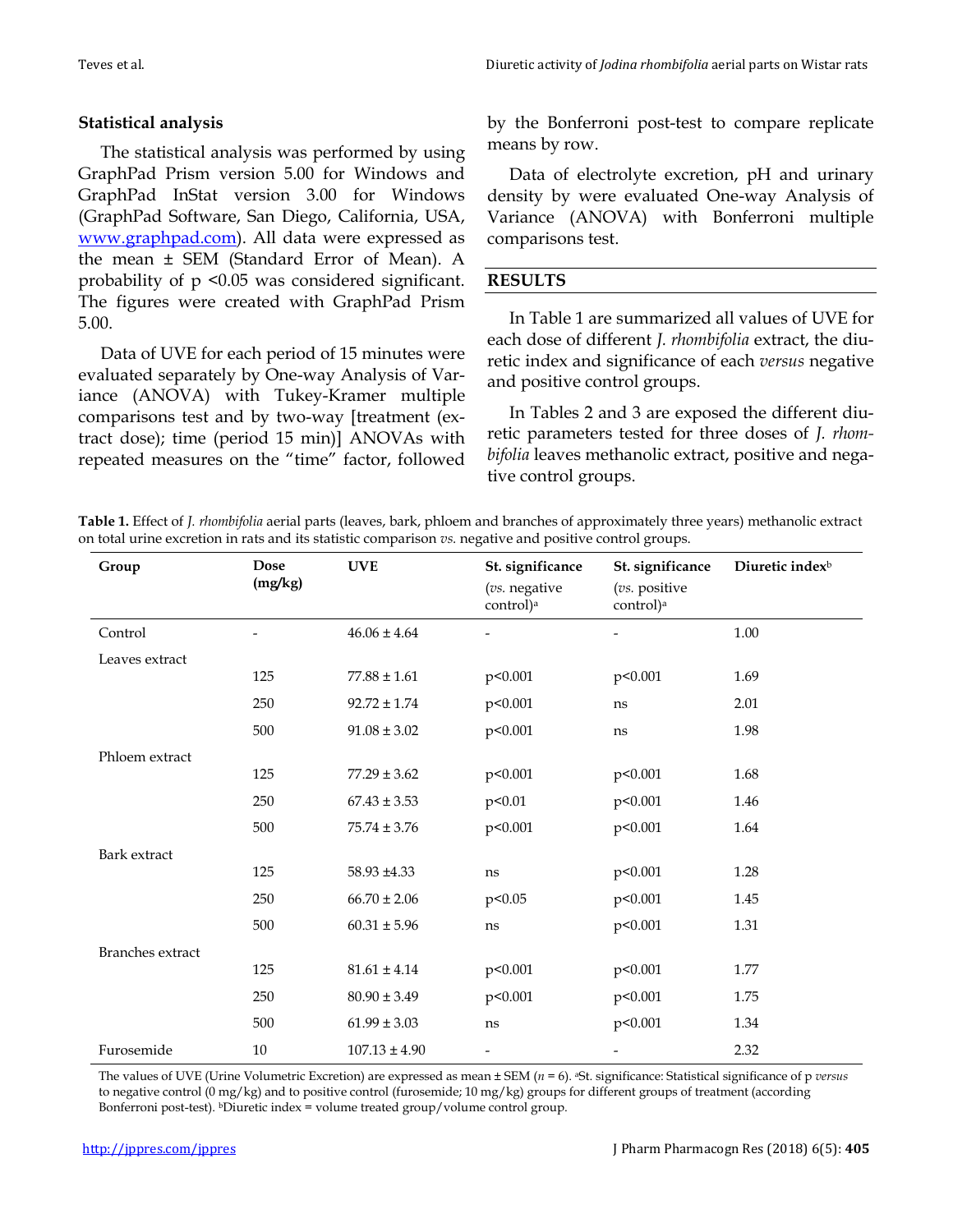| $\checkmark$           |                     |                   |                          |                          |                                       |
|------------------------|---------------------|-------------------|--------------------------|--------------------------|---------------------------------------|
| Treatment              |                     |                   | Saluretic index          |                          | Na <sup>+</sup> /K <sup>+</sup> ratio |
|                        | $Na^+$ (mmol/L)     | $K^+$ (mmol/L)    | $Na+$                    | $K^+$                    |                                       |
| Negative control       | $5.03 \pm 1.33$     | $10.19 \pm 0.57$  | $\overline{\phantom{a}}$ | $\overline{\phantom{a}}$ | 0.49                                  |
| Positive control       | $51.44 \pm 8.72***$ | $18.40 \pm 2.64*$ | 10.22                    | 1.80                     | 0.35                                  |
| Leaves extract         |                     |                   |                          |                          |                                       |
| $125 \,\mathrm{mg/kg}$ | $15.14 \pm 3.88$    | $9.40 \pm 1.32$   | 3.00                     | 0.92                     | 1.61                                  |
| $250 \,\mathrm{mg/kg}$ | $11.20 \pm 4.94$    | $6.41 \pm 1.62$   | 2.22                     | 0.62                     | 1.74                                  |
| $500 \,\mathrm{mg/kg}$ | $10.21 \pm 5.64$    | $4.89 \pm 0.55$   | 2.02                     | 0.47                     | 2.08                                  |

**Table 2.** Effect of oral administration of *J. rhombifolia* leaves methanolic extract (125, 250 and 500 mg/kg), vehicle (negative control) and reference drug furosemide (positive control) on electrolyte excretion in rats.

The ions concentrations were determined by flame photometry using a Metrolab 315 photometer by method of patron aggregated. Date are expressed as mean ± SEM of n = 6. Significance of p *versus* to negative control (0 mg/kg) for different groups of treatment (according Bonferroni post-test) (\*p<0.05; \*\*\*p<0.001). Saluretic index = mmol/L treated group/mmol/L negative control group.

**Table 3.** Effect of single oral administration of *J. rhombifolia* leaves methanolic extract (125, 250 and 500 mg/kg), vehicle (negative control) and reference drug furosemide (positive control) on pH and density urinary in rats.

| <b>Treatment</b>       | pH              | Density (g/mL)   |
|------------------------|-----------------|------------------|
| Negative control       | $6.60 \pm 0.10$ | $1.006 \pm 0.01$ |
| Positive control       | $7.50 \pm 0.22$ | $1.011 \pm 0.01$ |
| Leaves extract         |                 |                  |
| $125 \text{ mg/kg}$    | $7.00 \pm 0.27$ | $1.005 \pm 0.01$ |
| $250 \,\mathrm{mg/kg}$ | $6.60 \pm 0.10$ | $1.008 \pm 0.01$ |
| $500 \,\mathrm{mg/kg}$ | $7.10 \pm 0.29$ | $1.004 \pm 0.01$ |

The urinary pH and density were directly determined on fresh urine samples with the urine strip 10. Date are expressed as mean  $\pm$  SEM of n = 6. Significance of *p* versus to negative control (0 mg/kg) for different groups of treatment (according Bonferroni post-test): all values with p no significative.

The reference diuretic (furosemide) significantly increased urine output (p<0.001) compared to the negative control group, with a diuretic index of 2.32. Administration of leaves extract at 125, 250 and 500 mg/kg also resulted in a significant increase in urine volume (p<0.001 for all doses *vs.* negative control) although less than that found with the positive control group. Furthermore, the increase in urine output induced by dose of 500 mg/kg was statistically significant from 45 minutes and doses of 125 and 250 mg/kg were significant since first hour (see Fig. 1), and lasted until the termination of the experiment.

Equally, administration of phloem extract at doses of 125, 250 and 500 mg/kg too resulted in a significant increase of urine volume for all doses,

with a diuretic index *vs.* negative group of 1.68 (p<0.001), 1.46 (p<0.01) and 1.64 (p<0.001), respectively. Furthermore, the increase in urine output induced by dose of 500 mg/kg was statistically significant from 75 minutes and doses of 125 and 250 mg/kg were significant from 90 min of experimentation (Fig. 2) and lasted until the termination.

Administration of branches extract was significant at two lower doses (125 and 250 mg/kg) with a diuretic index of 1.77 and 1.75 respectively ( $p$ <0.001 for two doses); the dose of 500 mg/kg was not significant *vs.* negative control group. The statistical significance of dose of 125 mg/kg was evident from 90 min of experimentation and since 75 min for dose of 250 mg/kg (Fig. 3).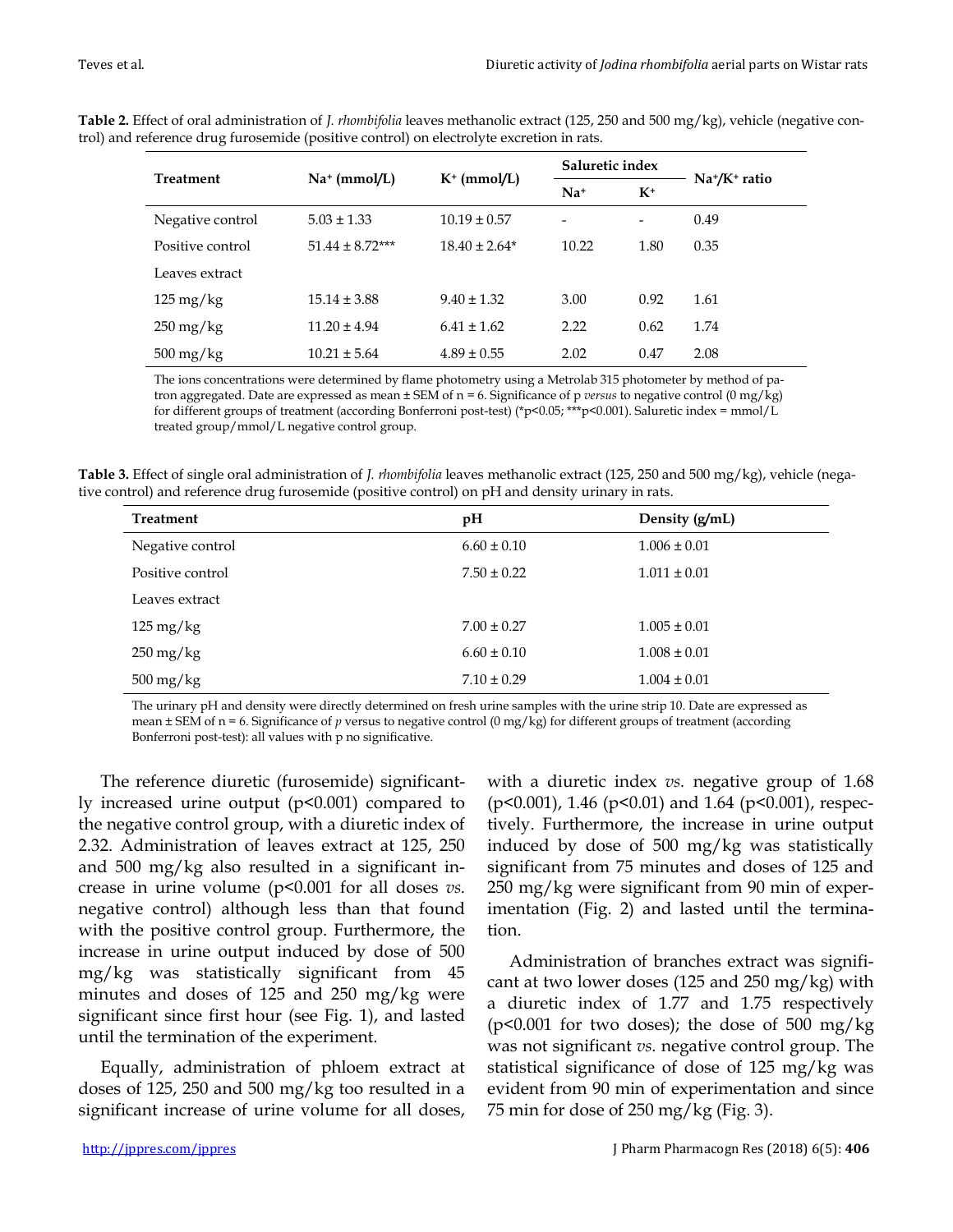Much less important result the effect on diuretic activity of bark extract, only dose of 250 mg/kg (diuretic index: 1.45) was significant *vs.* negative control group ( $p$ <0.05). The statistical significance



**Figure 1.** Time course of diuretic activity in Wistar rats treated with different doses of *J. rhombifolia* leaves methanolic extract (125, 250 and 500 mg/kg), vehicle (negative control) and reference drug furosemide (positive control).

Significance *vs.* Control: Dose 125 mg/kg: p<0.05 (60, 75, 90 and 105 min) and p<0.001 (120, 135, 150, 165 and 180 min); dose 250 mg/kg: p<0.05 (60, 75, 90 and 105 min) and p<0.001 (120, 135, 150, 165 and 180 min); dose 500 mg/kg: p<0.05 (to 45 min) and p<0.001 (60 to 180 min).



**Figure 3.** Time course of diuretic activity in Wistar rats treated with different doses of *J. rhombifolia* branches methanolic extract (125, 250 and 500 mg/kg), vehicle (negative control) and reference drug furosemide (positive control).

Significance *vs.* Control: Dose 125 mg/kg: p<0.05 (90 min) and p<0.001 (105, 120, 135, 150, 165 and 180 min); dose 250 mg/kg: p<0.05 (75 min), p<0.01 (90 min) and p<0.001 (105, 120, 135, 150, 165 and 180 min); dose 500 mg/kg: p<0.01 (105 and 120 min) and p<0.05 (135, 150 and 180 min).

of this dose was from the first hour of experimentation until 135 min and from 150 min to the end of experimentation (Fig. 4).



**Figure 2.** Time course of diuretic activity in Wistar rats treated with different doses of *J. rhombifolia* phloem methanolic extract (125, 250 and 500 mg/kg), vehicle (negative control) and reference drug furosemide (positive control).

Significance *vs.* Control: Dose 125 mg/kg: p<0.01 (to 90 min) and p<0.001 (105, 120, 135, 150, 165 and 180 min); dose 250 mg/kg: p<0.01 (90 and 165 min) and p<0.001 (105, 120, 135, 150 and 180 min); dose 500 mg/kg: p<0.05 (to 75 min), p<0.01 (90 min) and p<0.001 (105, 120, 135, 150, 165 and 180 min).



**Figure 4.** Time course of diuretic activity in Wistar rats treated with different doses of *J. rhombifolia* bark methanolic extract (125, 250 and 500 mg/kg), vehicle (negative control) and reference drug furosemide (positive control).

Significance vs. Control: Dose 125 mg/kg: p = no significant (all values); dose 250 mg/kg: p<0,05 (60, 90, 105, 165 and 180 min) and  $p<0.01$  (75, 120 and 150 min); dose 500 mg/kg:  $p =$  no significant (all values).

In all cases each point represents the mean of six rats and vertical bars indicate SEM. The urinary excretion was monitored and quantified every 15 minutes for a period of 3 hours. UVE: Urine Volumetric Excretion [Collected volume (mL)/Administered volume (mL)] x 100.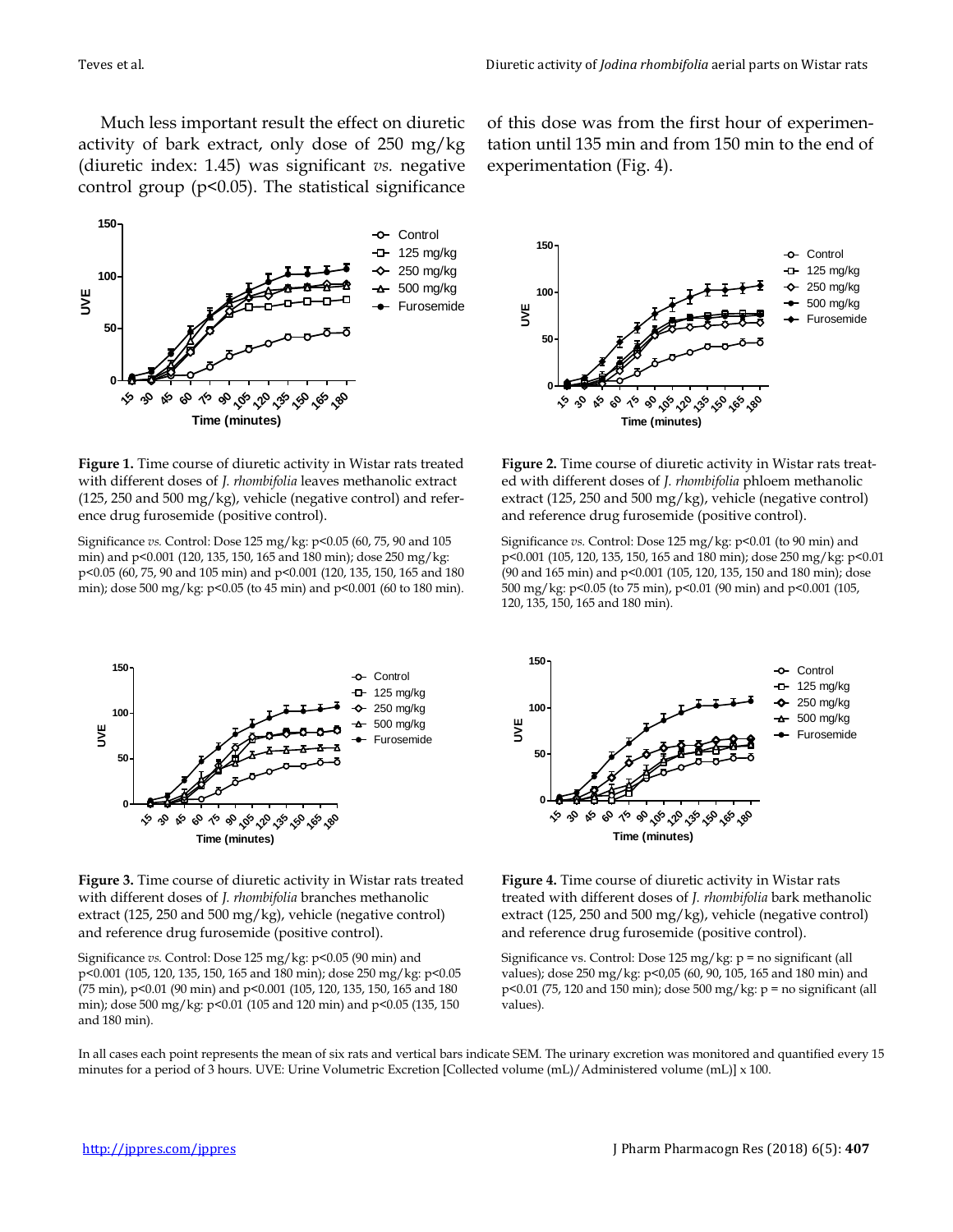With respect to the results for *J. rhombifolia* leaves methanolic extract on electrolytic excretion ( $Na<sup>+</sup>$  and  $K<sup>+</sup>$ ), was observed that these results compared with those of negative control group were no significant, and furthermore, the values of Na<sup>+</sup> and K<sup>+</sup> excretion decrease with the increase of dose administered of extract. On the other hand, there was absence of urobilinogen, glucose, ketones, bilirubin, proteins, nitrite, blood, leukocytes and ascorbic acid in animal's urine. The values of pH and urinary density too were no significant versus negative control group.

The statistics analysis of different methanolic extracts by two-way [treatment (extract dose); time (period 15 min)] ANOVAs with repeated measures on the "time" factor in comparison with negative control group, were:

# *J. rhombifolia* **leaves methanolic extract** *vs.* **control group (vehicle)**

ANOVA indicated a significant effect of treatment [F (3,220) = 52.92, p<0.0001], and time [F  $(11,220) = 707.74$ , p<0.0001], and a significant interaction [F (33,220) = 17.96, p<0.0001] on diuretic activity of *J. rhombifolia* leaves methanolic extract in comparison with control group. The matching is considered extremely significant [F (20,220) = 11.16, p<0.0001].

# *J. rhombifolia* **phloem methanolic extract** *vs.* **control group (vehicle)**

ANOVA indicated a significant effect of treatment  $[F (3,220) = 14.00, p<0.0001]$ , and time  $[F$  $(11,220) = 363.10$ , p<0.0001], and a significant interaction [F (33,220) = 5.91, p<0.0001] on diuretic activity of *J. rhombifolia* phloem methanolic extract in comparison with control group. The matching is considered extremely significant [F (20,220) = 12.95, p<0.0001].

# *J. rhombifolia* **bark methanolic extract** *vs.* **control group (vehicle)**

ANOVA indicated a significant effect of treatment [F (3,220) = 6.94, p=0.0022], and time [F  $(11,220) = 191.96$ ,  $p<0.0001$ , and a significant interaction [F (33,220) = 2.55, p<0.0001] on diuretic activity of *J. rhombifolia* bark methanolic extract in comparison with control group. The matching is considered extremely significant  $[F (20,220) = 8.70,$ p<0.0001].

# *J. rhombifolia* **branches methanolic extract** *vs.* **control group (vehicle)**

ANOVA indicated a significant effect of treatment  $[F (3,220) = 11.44, p=0.0001]$ , and time  $[F$  $(11,220) = 327.39$ , p<0.0001], and a significant interaction [F (33,220) = 7.83,  $p$ <0.0001] on diuretic activity of *J. rhombifolia* branches methanolic extract in comparison with control group. The matching is considered extremely significant [F  $(20,220) = 16.08$ , p<0.0001].

### **DISCUSSION**

The experimental results demonstrated that *J. rhombifolia* aerial parts (leaves, bark, phloem and branches of approximately three years) methanolic extract acts as a diuretic agent in rats, with an increased excretion of urine total volume. The maximum diuretic activity was observed in the animals group administered with *J. rhombifolia* leaves methanolic extract followed of phloem extract.

The dose 250 mg/kg of *J. rhombifolia* leaves methanolic extract was the more potent, with a diuretic index of 2.01. Equally important, result the dose 500 mg/kg of leaves methanolic extract with a diuretic index of 1.98, which supposes an interesting excretor effect of water for a phytodiuretic. The registers of diuresis in Wistar rats with doses 250 and 500 mg/kg of *J. rhombifolia* leaves methanolic extract not showed significant statistically results with positive control group that received the reference diuretic, furosemide (10 mg/kg). Furthermore, the onset of diuretic activity of the *J. rhombifolia* leaves methanolic extract was extremely rapid, within first hour of administration (for all doses), as observed with synthetic loop diuretics used clinically (Rang et al., 2012).

The minimal diuretic activity was observed with *J. rhombifolia* bark methanolic extract (diuretic index of 1.28, 1.45 and 1.31 respectively for doses of 125, 250 and 500 mg/kg), therefore assumed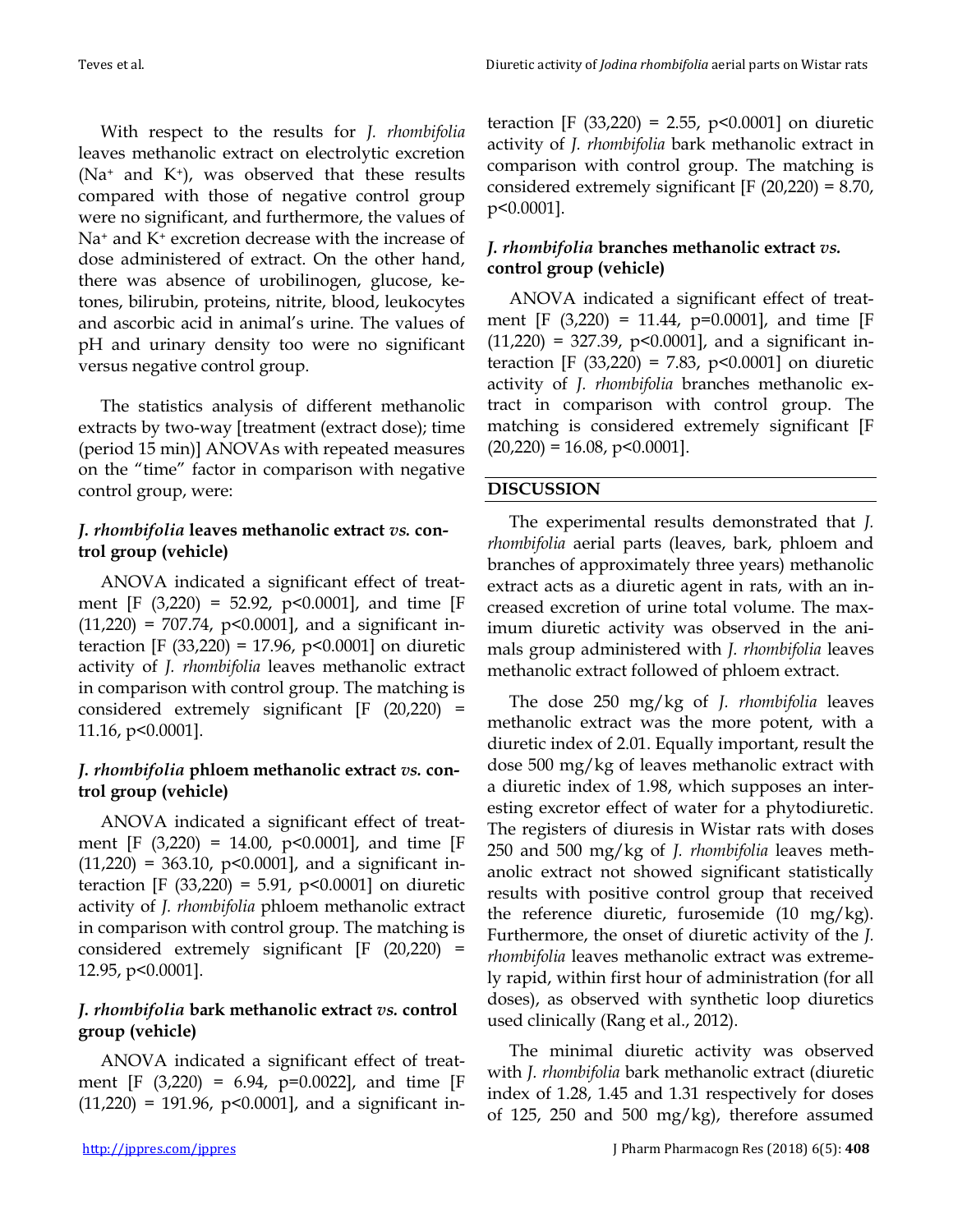that active metabolites responsible for diuretic activity are not found in the bark of this plant species, or well, these are in low concentrations.

The administration of *J. rhombifolia* leaves methanolic extract to Wistar rats failed to show a significative increase in electrolytic excretion of Na<sup>+</sup> and K<sup>+</sup> ions, despite observing a significant increase in urine total volume collected, that is to say, was not found a parallelism into increase of urine volume when they were administered increasing doses of leaves extract and the ionic excretion, since the same decreased. These results obtained could indicate a probable aquaretic effect of extract of this vegetal organ and not a natriuretic action.

The mechanism of action by which *J. rhombifolia* exerts its effect on diuretic activity cannot be explained with the present data. Phytochemically, leaves contain tannins, phenolic compounds, organic acids, flavonoids, steroids, gums and mucilagues (Barboza et al., 2009); additionally, was revealed the presence of C-glycosyl flavonoids identified as vicenin-2, vitexin, orientin, and swertisin (Montanha et al., 2009) and isovitexin (Caraballo de la Peña, 2015). However, it is difficult to attribute the diuretic activity to C-glycosyl flavonoids because they are poorly absorbed in digestive tract, suggesting the necessity of a time prolonged in contact with the mucosa so that they can exert their pharmacological action (Talhi and Silva, 2012; Zeng et al., 2013). Leaves extract contains various groups of components that may contribute to its effect, even may result from the combined mechanism of several constituents. Further pharmacological studies with *J. rhombifolia* are necessary to a firm conclusion about the mechanism of action.

#### **CONCLUSIONS**

These results contribute to scientific validation of the ethnomedical use of this botanic species in folk medicine of South America as diuretic agent, although further studies are necessary to evaluate the mechanisms involved in biological activity and safety following repeated use. Finally, these results stimulate further investigations to identify the active chemically compounds responsible of effects observed in this study.

#### **CONFLICT OF INTEREST**

The authors declare no conflict of interest.

#### **ACKNOWLEDGMENTS**

This work has been supported by the research project: PROICO 2-3014, of the Secretaría de Ciencia y Tecnología of Universidad Nacional de San Luis, Argentina. The authors are grateful to Mr. Manuel Arroyuelo Ojeda for animal breeding and care.

#### **REFERENCES**

- Alonso J, Desmarchelier CJ (2015) Plantas medicinales autóctonas de la Argentina. Bases científicas para su aplicación en atención primaria de la salud. Buenos Aires, Argentina: Corpus Libros Médicos y Científicos.
- ANMAT Administración Nacional de Medicamentos, Alimentos y Tecnología Médica (1996) Disposición no. 6344/96. Buenos Aires, Argentina: Official Bulletin of the Nation no. 28567. 1st Section January 20, 1997.
- Arias Toledo B, Galetto L, Colantonio S (2009) Ethnobotanical knowledge in rural communities of Cordoba (Argentina): the importance of cultural and biogeographical factors. J Ethnobiol Ethnomed 5: 40.
- Baptista MM, Alves Ramos M, Albuquerque UP, Coelho-de-Souza G, Ritter MR (2013) Traditional botanical knowledge of artisanal fishers in southern Brazil. J Ethnobiol Ethnomed 9: 54.
- Barboza GE, Cantero JJ, Núñez C, Pacciaroni A, Ariza Espinar L (2009) Medicinal plants: A general review and a phytochemical and ethnopharmacological screening of the native Argentine Flora. Kurtziana 34 (1-2): 7-365.
- Cabrera AT, Zardini EM (1993) Manual de la flora de los alrededores de Buenos Aires, 2nd edn. Buenos Aires, Argentina: ACME S. A.
- Campos L (2014) Diccionario de plantas medicinales. Buenos Aires, Argentina: Del Nuevo Extremo.
- Caraballo de la Peña D (2015) Cultivo de callos in vitro a partir de las hojas de *Jodina rhombifolia* Hook. & Arn. (Reissek) para obtención de C-glicosilflavonas. (PHD thesis). Facultad de Ciencias Exactas, Universidad Nacional de la Plata, Argentina.
- Carosio MC, Junqueras MJ, Andersen A, Abad SM (2008) Árboles y arbustos nativos de la provincia de San Luis. San Luis, Argentina: San Luis Libro.
- Carrizo EV, Palacio MO, Roic LD (2005) Uso medicinal de algunas especies nativas en Santiago del Estero (República Argentina). Dominguezia 21 (1): 25-32.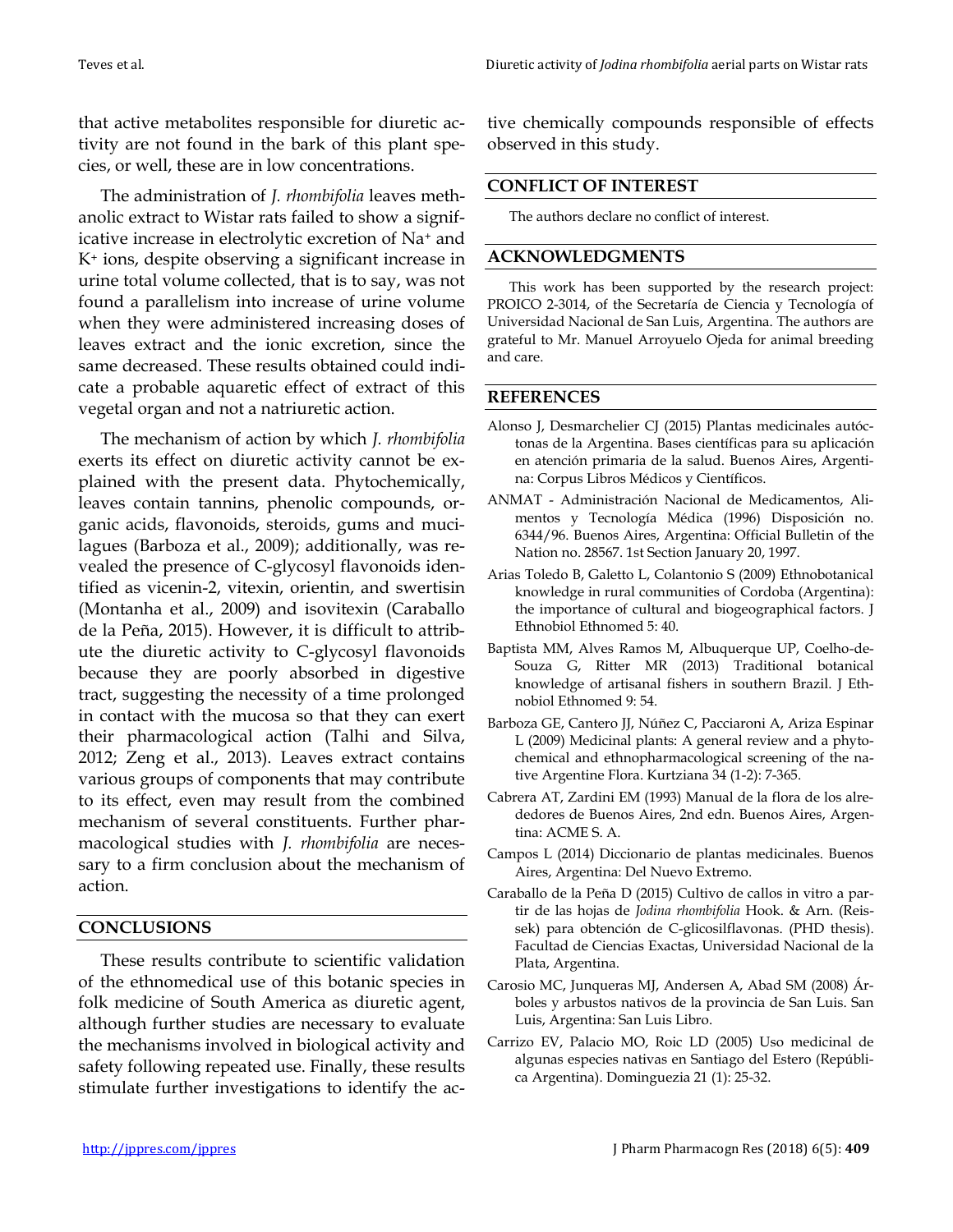- De la Peña MR, Pensiero JF (2004) Plantas Argentinas. Catálogo de nombres comunes. Buenos Aires, Argentina: L.O.L.A.
- Dimitri MJ (2004) Enciclopedia Argentina de Agricultura y Jardinería, 3rd edn. Buenos Aires, Argentina: ACME AGENCY S.A.C.I. y F., pp. 657-1161.
- Filipov A (1994) Medicinal plants of the Pilagá of Central Chaco. J Ethnopharmacol 44: 181-193.
- Furlán V, Torres C, Galetto L (2011) Conocimiento y utilización de plantas medicinales por pobladores rurales del bosque chaqueño serrano de Córdoba (Argentina). Bonplandia 20(2): 285-307.
- Goleniowski ME, Bongiovanni GA, Palacio L, Nuñez CO, Cantero JJ (2006) Medicinal plants from the "Sierra de Comechingones", Argentina. J Ethnopharmacol 107: 324- 341.
- Hieronymus J (1882) Plantae diaphoricae. Florae argentina. Buenos Aires, Argentina: Ed. Guillermo Kraft.
- Hurrell JA, Ulibarri EA, Arenas PM, Pochettino ML (2011) Plantas de herboristería: plantas medicinales que se comercializan en herboristerías de la ciudad de Buenos Aires. Buenos Aires, Argentina: L.O.L.A.
- Lahitte HB, Hurrell JA (1998) Plantas Medicinales Rioplatenses. Buenos Aires, Argentina: L.O.L.A.
- Lipschitz WL, Hadidian Z, Kerpcsar A (1943) Bioassay of diuretics. J Pharmacol Exp Ther 79(2): 97-110.
- Lüllmann H, Mohr K, Hein L, Bieger D (2005) Color Atlas of Pharmacology, 3rd edn. New York, EEUU: Thieme.
- Madaleno IM (2012) Organic cultivation and use of medicinal plants in Latin America. Pharmacogn Commun 2(4): 34- 51.
- Martínez GJ (2007) Medicinal plants used by the Criollos of Calamuchita to treat blood, cardiovascular, and neuroendocrinous diseases. J Herbs Spices Med Plants 13(3): 55- 82.
- Martínez GJ (2011) Uso de plantas medicinales en el tratamiento de afecciones transmitidas por el agua en una comunidad toba (Qom) del Impenetrable (Chaco, Argentina): Una perspectiva etnoecológica y sanitaria. Bonplandia 20(2): 329-352.
- Martínez GJ, Luján MC (2011) Medicinal plants used for traditional veterinary in the Sierras de Córdoba (Argentina):

\_\_\_\_\_\_\_\_\_\_\_\_\_\_\_\_\_\_\_\_\_\_\_\_\_\_\_\_\_\_\_\_\_\_\_\_\_\_\_\_\_\_\_\_\_\_\_\_\_\_\_\_\_\_\_\_\_\_\_\_\_\_\_\_\_\_\_\_\_\_\_\_\_\_\_\_\_\_\_\_\_\_\_\_\_\_\_\_\_\_\_\_\_\_\_\_\_\_\_\_\_\_\_\_\_

An ethnobotanical comparison with human medicinal uses. J Ethnobiol Ethnomed 7: 23.

- Martínez Crovetto R (1981) Las plantas utilizadas en medicina popular en el NO de Corrientes (República Argentina). Misc Fund Miguel Lillo 69: 1-139.
- Menseguez P, Galetto L, Anton AM (2007) El uso de plantas medicinales en la población campesina de El Puesto (Córdoba, Argentina). Kurtziana 33(1): 89-102.
- Montanha JA, Schenkel EP, Cardoso-Taketa AT, Dresch AP, Langeloh A, Dallegrave E (2009) Chemical and anti-ulcer evaluation of *Jodina rhombifolia* (Hook. & Arn.) Reissek extract. Braz J Pharmacogn 19(1A): 29-32.
- Núñez C, Cantero JJ (2000) Las Plantas Medicinales del sur de la provincia de Córdoba. Argentina: Editorial de la Fundación Universidad Nacional de Río Cuarto.
- Rang HP, Dale MM, Ritter JM, Flower RJ, Henderson G (2012) Rang y Dale Farmacología, 7th edn. Barcelona, España: Elsevier.
- Ratera EL, Ratera MO (1980) Plantas de la flora argentina empleadas en medicina popular. Buenos Aires, Argentina: Hemisferio Sur S.A.
- Roig FA (2002) Flora medicinal mendocina. Las plantas medicinales y aromáticas de la provincia de Mendoza (Argentina), 1st reprinting. Mendoza, Argentina: EDIUNC.
- Romeo RA (2015) Plantas empleadas en medicina popular en la provincia de Jujuy. Departamento Capital y alrededores. Dominguezia 31(2): 5-10.
- Sharry S, Abedini W, Basiglio Cordal MA, Briones V, Roussy L, Stevani R, Galarco S, Adema M (2011) Food and medicinal value of some forest species from Buenos Aires (Argentina). Emir J Food Agric 23(3): 222-236.
- Talhi O, Silva AMS (2012) Advances in C-glycosylflavonoid research. Curr Org Chem 16: 859-896.
- Toursarkissian M (1980) Plantas medicinales de la Argentina. Sus nombres botánicos, vulgares, usos y distribución geográfica. Buenos Aires, Argentina: Hemisferio Sur S.A.
- Vischi N, Arana M (2002) Utilidad de las plantas autóctonas del Espinal. Río Cuarto, Argentina: Fundación Universidad Nacional de Río Cuarto.
- Zeng P, Zhang Y, Pan C, Jia Q, Guo F, Li Y, Zhu W, Chen K (2013) Advances in studying of the pharmacological activities and structure-activity relationships of natural Cglycosylflavonoids. Acta Pharm Sin B 3(3): 154-162.